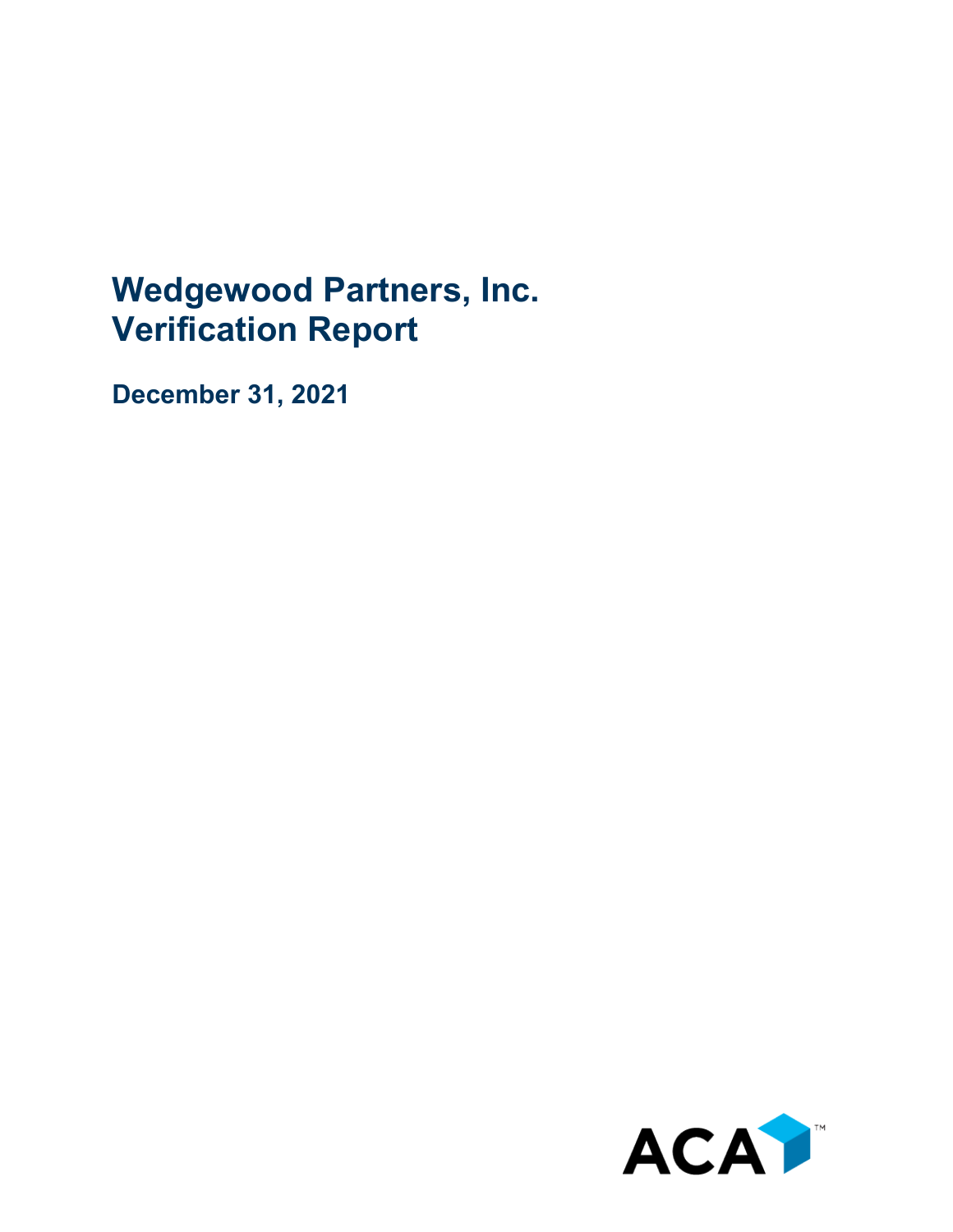

## **Verification Report**

To the Principals of Wedgewood Partners, Inc.

We have verified whether Wedgewood Partners, Inc. (the "Firm") has, for the periods from April 1, 2017 through December 31, 2021, established policies and procedures for complying with the Global Investment Performance Standards (GIPS®) related to composite and pooled fund maintenance and the calculation, presentation, and distribution of performance that are designed in compliance with the GIPS standards, as well as whether these policies and procedures have been implemented on a firm-wide basis. GIPS® is a registered trademark of CFA Institute. CFA Institute does not endorse or promote this organization, nor does it warrant the accuracy or quality of the content contained herein.

The Firm's management is responsible for its claim of compliance with the GIPS standards and the design and implementation of its policies and procedures. Our responsibilities are to be independent from the Firm and to express an opinion based on our verification. We conducted this verification in accordance with the required verification procedures of the GIPS standards, which includes testing performance on a sample basis. We also conducted such other procedures as we considered necessary in the circumstances.

In our opinion, for the periods from April 1, 2017 through December 31, 2021, the Firm's policies and procedures for complying with the GIPS standards related to composite and pooled fund maintenance, as well as the calculation, presentation, and distribution of performance, have been, in all material respects:

- Designed in compliance with the GIPS standards, and
- Implemented on a firm-wide basis.

A verification covering the periods from October 1, 1992 through March 31, 2017 was performed by another verification firm, whose report expressed an unqualified opinion thereon.